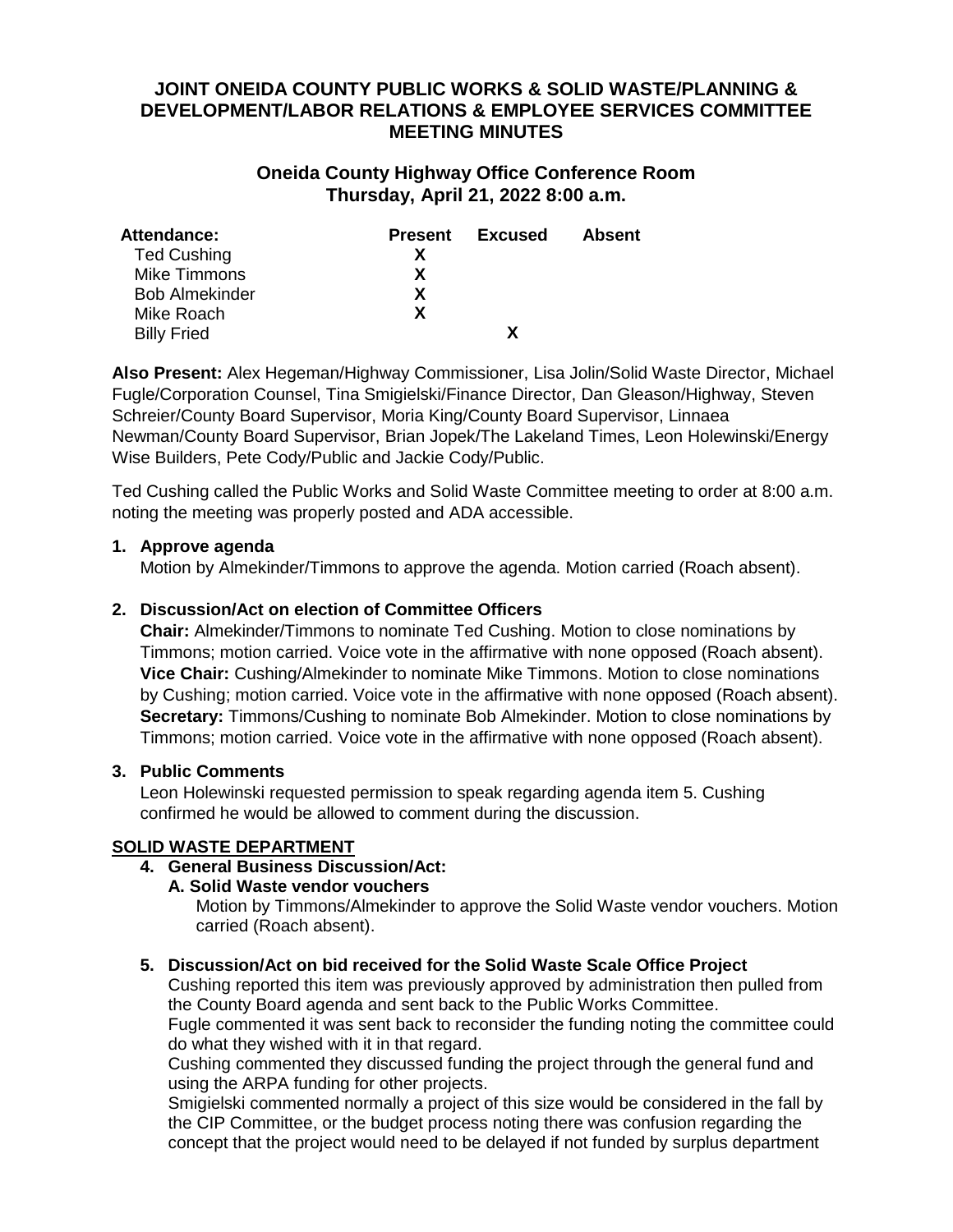dollars. Citing public discussions about safety concerns for both customers and staff, Smigielski commented there was the sense something should be done sooner than later. Smigielski stated the committee could request a one-time transfer of general fund surplus that was not subject to repayment, or an additional loan could be requested with either option requiring a two-third majority vote of the county board.

Timmons questioned Smigielski about the negatives to using the ARPA funds. Smigielski commented there were quarterly reporting requirements noting the general fund was only restricted by county code and state statutes.

Smigielski estimated between \$5 million to \$7 million was being returned to the general fund.

Leon Holewinski stated he would have no problem if the county used money from the general fund but was concerned about the paperwork associated with the ARPA funds. Holewinski commented he did not want to get involved with a conflict of interest stating if he thought it would be a problem he would not have bid it.

Both Cushing and Timmons agreed there was no conflict of interest.

Motion by Timmons/Almekinder to send it back to Admin and go for the one-time shot out of the general fund.

Fugle noted that he did not believe there was a conflict of interest but the prudent thing was to have this come back before this committee to make a new discussion.

Holewinski added materials were hard to get and windows were 20 weeks out.

Cushing noted it would need to go before the May County Board on the  $17<sup>th</sup>$  with Admin meeting on May 9 or possibly earlier.

No further discussion. Motion carried.

## **6. Solid Waste Report/Discussion**

 **General Business** Jolin reported there were 5 compost preorders.

## **7. Future Agenda Items**

### **HIGHWAY DEPARTMENT**

# **8. General Business Discussion/Act**

**A. Highway Department vendor vouchers**

Motion by Almekinder/Timmons to accept the vendor vouchers. Motion carried.

**B.** Out of County Travel for Committee Members and Commissioner to attend the 2022 WCHA Summer Road School at the Chula Vista Resort in Wisconsin Dells, June 6-8, 2022

Motion by Cushing to approve the attendance of the commissioner and any supervisor who wants to attend. Motion carried

## **9. Commissioner's Report/Discussion**

Hegeman provided an overview of the department including staffing, construction projects, funding sources for roads and bridges, equipment with cost analysis, and both summer and winter maintenance with historical costs. Hegeman noted he would be happy to go into more detail and answer anyone's questions at the next meeting or on an individual basis if they wanted to stop in.

## **10. Discussion/Act on 2021 line-item transfers**

Hegeman requested to postpone this item until the next meeting.